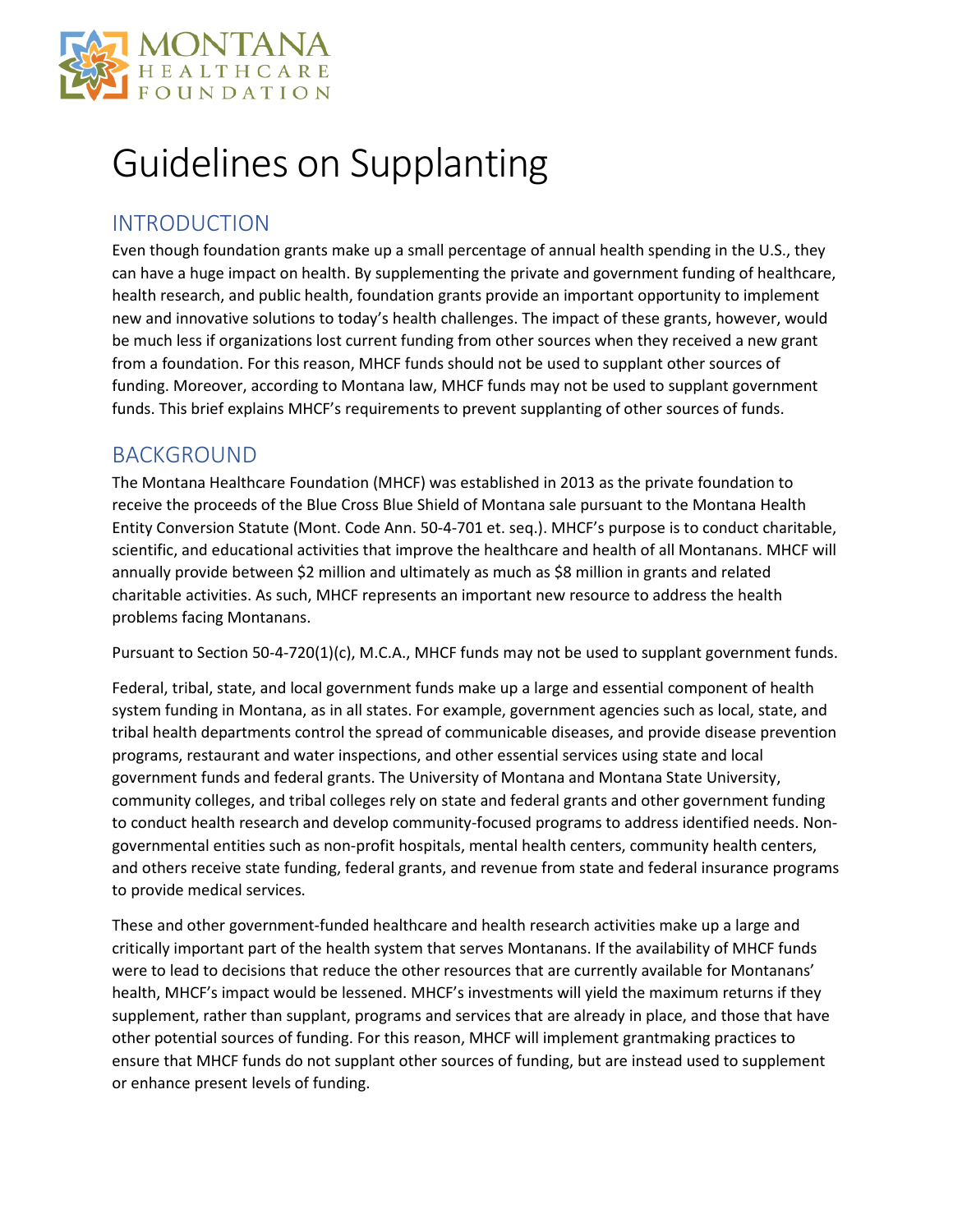

Supplanting could, in theory, occur under a number of circumstances, for example:

- A grant from MHCF could be used by a government agency, university, or non-profit organization to replace government funds that support an existing program, facility, or service.
- A grant or the potential for a grant from MHCF could be used by a government agency or elected officials as justification for withdrawing funding for an existing program, facility, or service.
- The potential for a grant from MHCF could be used by a government agency or elected officials as a reason not to fund a proposed new program, facility, or service.
- A grant or the potential of a grant from MHCF could lead non-governmental funders to decide not to fund a new program or to de-fund a current program.

## PRACTICES TO AVOID SUPPLANTING GOVERNMENT FUNDS

To prevent supplanting of government funds in these and other instances, MHCF implements the following practices during the grant application, grantmaking, and grant management process:

### Before a grant application is invited or accepted:

MHCF educates stakeholders regarding the requirement for MHCF funds to supplement, rather than supplant, other sources of funding.

#### During the grant application process:

- 1. We require that MHCF funds be used to support new work or to expand in specific ways upon currently funded work. To receive grant funding, organizations apply will be asked to demonstrate that the work to be carried out is either:
	- a. A new program, facility, or service that has not been previously funded by a government agency, or
	- b. An expansion of an existing program, facility, or service that is currently funded by a government agency but for which the proposed grant will accomplish specific health objectives that cannot be achieved with the current level of funding.
- 2. We require that applicants for MHCF funds:
	- a. Verify that no other sources of funding are available for the proposed activities, or
	- b. Disclose any other potential sources of funding, and verify that the award of MHCF funds will not cause these funds to be reduced or withdrawn, and
	- c. Provide a budget and budget narrative that include other sources of funding for related activities and detail how MHCF funds will be used in a way that supplements any other funding that may contribute to the proposed project.

#### Grant provisions and grant management:

MHCF grantees will sign grant agreements that provide MHCF the authority to oversee implementation of each grant-funded activity, and allow MHCF to rescind grant funds if the terms of the grant agreement are not fulfilled. Specific provisions to prevent supplanting will be included in each grant agreement, including: